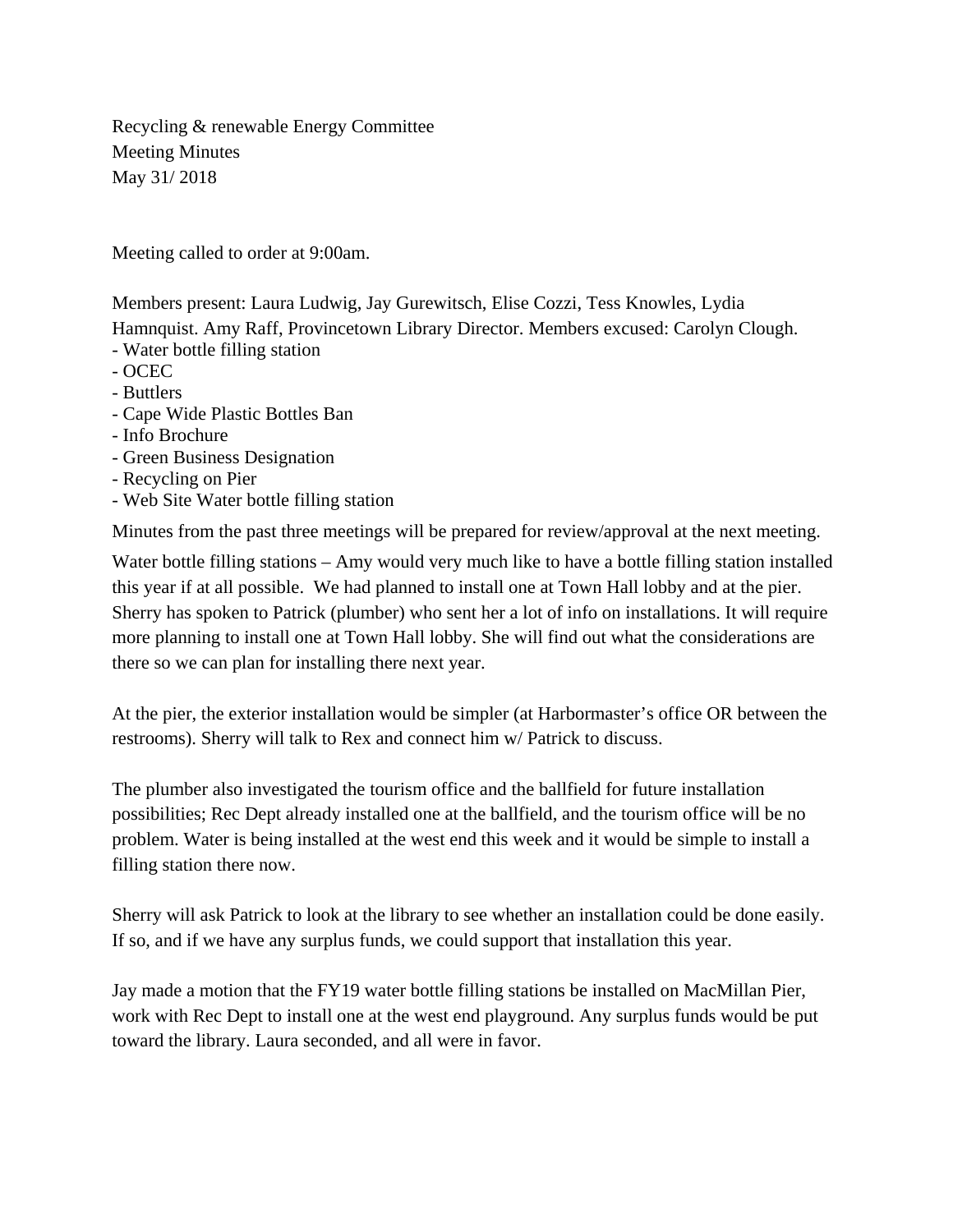Outer Cape Energize Commission update -- Jay handed out new fliers for the OCEC program. Deadline for signing up for the program is August 8. Jay presented briefly to the BOS last week that we have 7 signed contracts in Provincetown; 36 more are pending. He'll talk to the Parttime Residents annual meeting next month, and to a condo association. There will be one more public meeting in July; location still TBA.

Sidewalk Buttlers – Lydia ordered ten new Buttlers as well as replacement panel stickers for the existing containers.

Cape-wide Plastic Bottle Ban - It will be very difficult to implement a plastic bottle ban, as evidenced by Concord MA experience; especially at bars. It will require a comprehensive outreach and education effort, discussions with business owners, as we did for the straw and plastic bag bans. Lydia suggested highlighting businesses that are embracing plastic reduction efforts.

Recycling on Pier – wind and weather are problematic out there. Sherry will ask Tony Lemme if they can put weight in the cans so they don't blow away.

Carnival parade – Jay has asked the manager at DeVita disposal about truck and/or trailer; they've offered one. Rafael Richter also may have one we can use for the float. Lydia will confirm w/ Raf what he is offering. There is a \$50 parade fee. We will check w/ Carolyn to see if she will organize the float.

Straw campaign – Anne Stott has been working on a straw poster. Sherry printed some out for us to discuss – the printing is too dark in some parts of it. The color of the font could be lightened to show the bent straw.

Green Business – Elise reached out to the state Green Communities office asking about a sticker recognizing those businesses following green initiatives; there is currently no such sticker. The Community Development Program Green Business certification program may offer that sort of thing. Elise will reach out to her.

Composting – Tess has registered for the Maine Compost School in October (with RREC support) so that she can help the town move forward with municipal composting. She's been working with Elspeth Hay on a regional proposal in Orleans; the Dennis-Yarmouth option has been removed from the table due to budgetary constraints.

Cape & Vineyard Electric Cooperative – Lydia is the town rep for CVEC. Liz Argo will be coming to town to give Lydia a crash course to get up to speed.